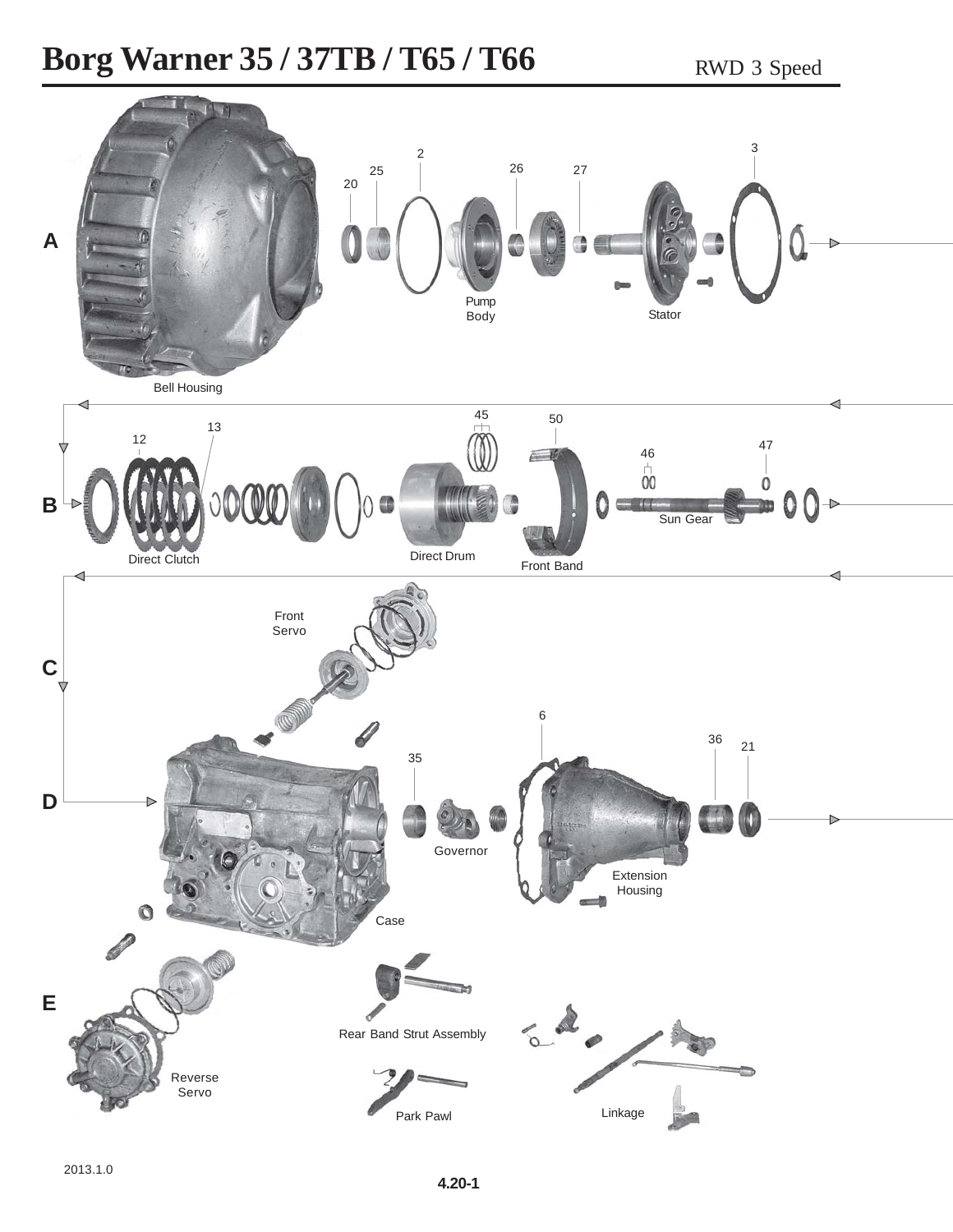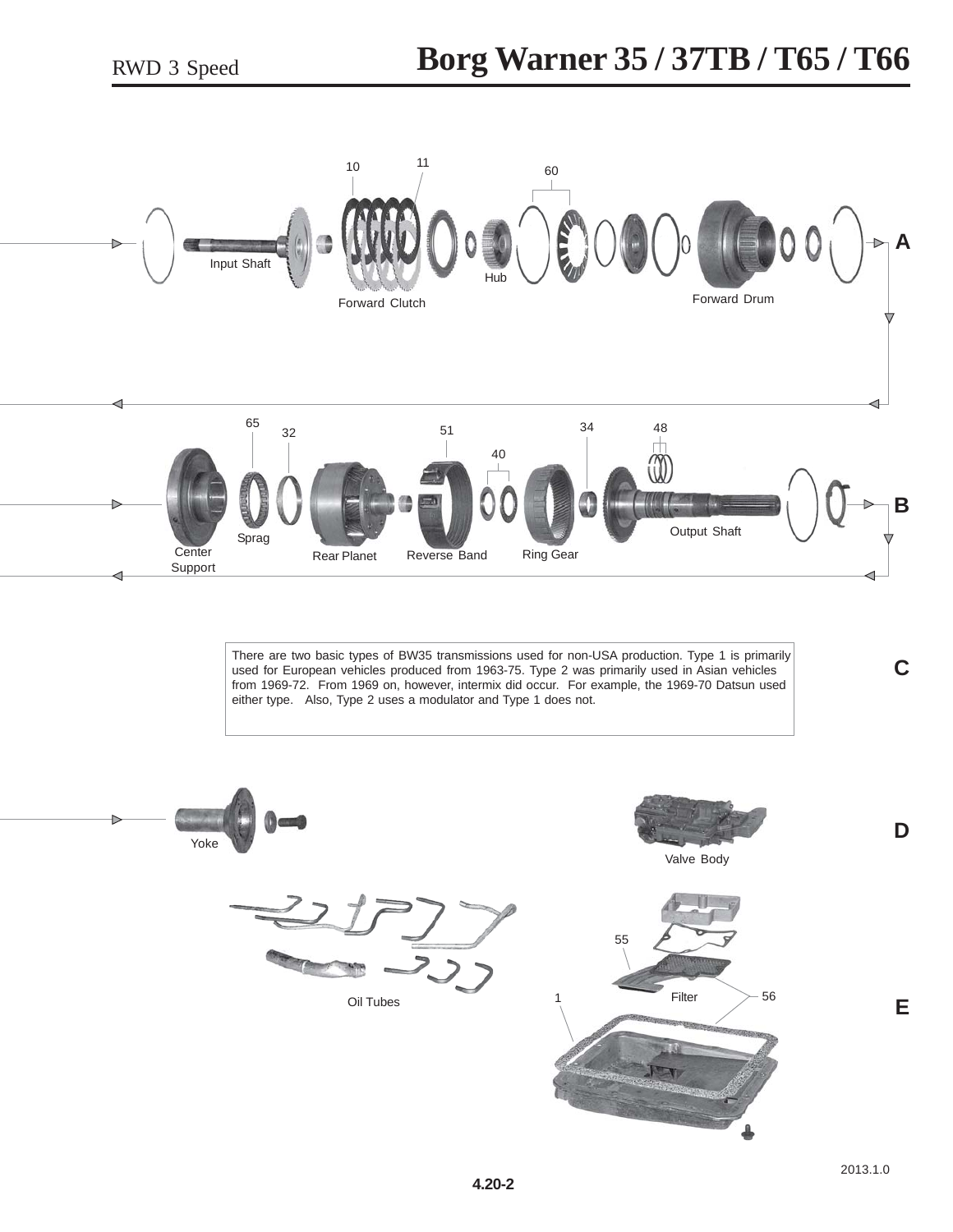## **Borg Warner 35, 37TB, 41, 44, 65 & 66**

| ILL.<br>NO.                          | <b>PART</b><br><b>NUMBER</b>              | <b>PER</b><br><b>CAR</b> | <b>DESCRIPTION</b>                                                               |  | <b>YEARS</b><br>U.S. | <b>IMPORT</b> |  |  |  |  |  |
|--------------------------------------|-------------------------------------------|--------------------------|----------------------------------------------------------------------------------|--|----------------------|---------------|--|--|--|--|--|
|                                      |                                           |                          |                                                                                  |  |                      |               |  |  |  |  |  |
|                                      | <b>TM35-37TB</b>                          |                          |                                                                                  |  |                      |               |  |  |  |  |  |
|                                      | <b>CDBW65-66</b>                          |                          |                                                                                  |  |                      |               |  |  |  |  |  |
| <b>MASTER BOX KITS</b>               |                                           |                          |                                                                                  |  |                      |               |  |  |  |  |  |
| ---                                  | K1900B-S                                  |                          |                                                                                  |  |                      |               |  |  |  |  |  |
| ---                                  | K1900C-S <sup>1</sup>                     |                          |                                                                                  |  |                      |               |  |  |  |  |  |
| ---                                  | K1900F-S <sup>1</sup>                     |                          |                                                                                  |  |                      |               |  |  |  |  |  |
| ---                                  | K1900J-S <sup>1</sup>                     |                          |                                                                                  |  |                      |               |  |  |  |  |  |
|                                      |                                           |                          | <b>Steel Plate Sub-Kits:</b>                                                     |  |                      |               |  |  |  |  |  |
| ---                                  | K1900B-9                                  |                          |                                                                                  |  |                      |               |  |  |  |  |  |
| ---                                  | K1900F-9                                  |                          |                                                                                  |  |                      |               |  |  |  |  |  |
| ---                                  | K1900F-9                                  |                          |                                                                                  |  |                      |               |  |  |  |  |  |
| ---                                  | K1900F-9                                  |                          |                                                                                  |  |                      |               |  |  |  |  |  |
| <b>OVERHAUL KITS AND GASKET SETS</b> |                                           |                          |                                                                                  |  |                      |               |  |  |  |  |  |
|                                      |                                           |                          |                                                                                  |  |                      |               |  |  |  |  |  |
| $---$                                | K19900B                                   |                          |                                                                                  |  |                      |               |  |  |  |  |  |
| $---$                                | K19900C <sup>1</sup>                      |                          |                                                                                  |  |                      |               |  |  |  |  |  |
| ---                                  | K19900F <sup>1</sup>                      |                          |                                                                                  |  |                      |               |  |  |  |  |  |
| $---$                                | K19900J <sup>1</sup>                      |                          |                                                                                  |  |                      |               |  |  |  |  |  |
|                                      |                                           |                          | <sup>1</sup> Above Kits w/o Extension Housing Seal - Please Purchase Separately. |  |                      |               |  |  |  |  |  |
| ---                                  | K19900-1                                  |                          |                                                                                  |  |                      |               |  |  |  |  |  |
| ---                                  | K19900F-1                                 |                          |                                                                                  |  |                      |               |  |  |  |  |  |
| ---                                  | K19900J-1                                 |                          |                                                                                  |  |                      |               |  |  |  |  |  |
| <b>GASKET AND RUBBER COMPONENTS</b>  |                                           |                          |                                                                                  |  |                      |               |  |  |  |  |  |
| 1E                                   | 19170                                     | 1                        |                                                                                  |  |                      |               |  |  |  |  |  |
| 1E                                   | 19170A                                    | $\mathbf{1}$             |                                                                                  |  |                      |               |  |  |  |  |  |
| 1E                                   | 19170J                                    | $\mathbf{1}$             |                                                                                  |  |                      |               |  |  |  |  |  |
| 2A                                   | 19100J                                    | 1                        |                                                                                  |  |                      |               |  |  |  |  |  |
| 3A                                   | 19101J                                    | 1                        |                                                                                  |  |                      |               |  |  |  |  |  |
| $\overline{a}$                       | 66118                                     | $\mathbf{1}$             |                                                                                  |  |                      |               |  |  |  |  |  |
| ---                                  | 66118                                     | $\mathbf{1}$             |                                                                                  |  |                      |               |  |  |  |  |  |
| 6D                                   | 19110J                                    | 1                        |                                                                                  |  |                      |               |  |  |  |  |  |
| ---                                  | 3410L                                     | 1                        |                                                                                  |  |                      |               |  |  |  |  |  |
|                                      |                                           |                          | <b>CLUTCH PLATES</b>                                                             |  |                      |               |  |  |  |  |  |
| 10A                                  | 19204A <sup>2</sup>                       |                          |                                                                                  |  |                      |               |  |  |  |  |  |
| <b>11A</b>                           | 19205 $2$                                 |                          |                                                                                  |  |                      |               |  |  |  |  |  |
|                                      |                                           |                          |                                                                                  |  |                      |               |  |  |  |  |  |
| 12B                                  | 19204A <sup>2</sup><br>19222 <sup>2</sup> |                          |                                                                                  |  |                      |               |  |  |  |  |  |
| 13B                                  |                                           |                          |                                                                                  |  |                      |               |  |  |  |  |  |
|                                      |                                           |                          | <b>METAL CLAD SEALS</b>                                                          |  |                      |               |  |  |  |  |  |
| 20A                                  | 19605J <sup>2</sup>                       | 1                        |                                                                                  |  |                      |               |  |  |  |  |  |
| 21D                                  | 45551                                     | 1                        |                                                                                  |  |                      |               |  |  |  |  |  |
| 21D                                  | 37551                                     | 1                        |                                                                                  |  |                      |               |  |  |  |  |  |
| 21D                                  | 45551B                                    | 1                        |                                                                                  |  |                      |               |  |  |  |  |  |
| 21D                                  | 196572                                    | 1                        |                                                                                  |  |                      |               |  |  |  |  |  |
| 21D                                  | 19659 2                                   | 1                        |                                                                                  |  |                      |               |  |  |  |  |  |
| <sup>2</sup> Also Fits BW-65/66.     |                                           |                          |                                                                                  |  |                      |               |  |  |  |  |  |